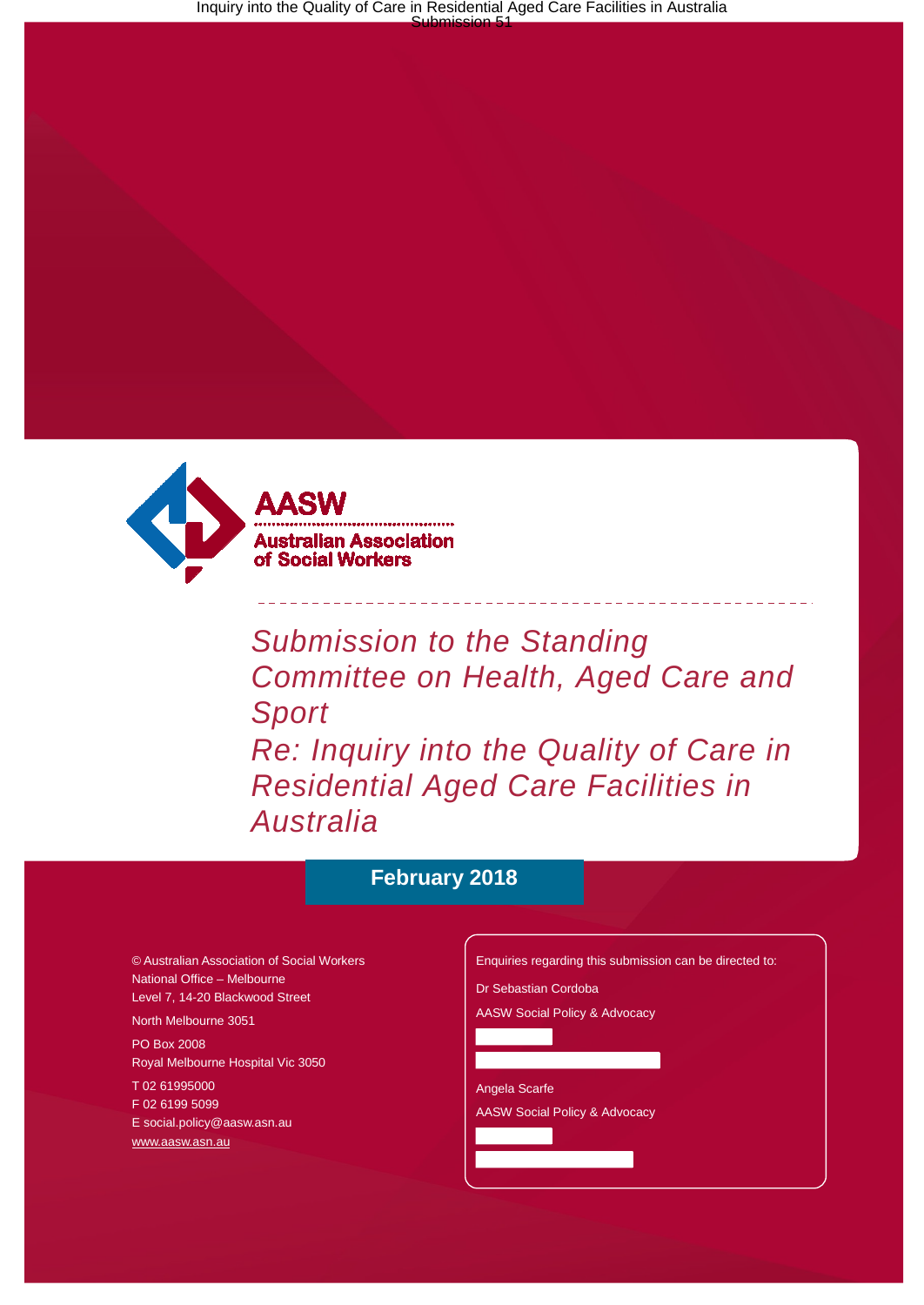## **Introduction**

#### **Who we are**

**The Australian Association of Social Workers (AASW) is the professional body representing more than 10,000 social workers throughout Australia.** 

**We set the benchmark for professional education and practice in social work and have a strong voice on matters of social inclusion, social justice, human rights and issues that impact upon the quality of life of all Australians.**

#### **Social work and aged care**

Social workers have a long and proud tradition of working with older Australians in supporting positive and healthy ageing, addressing issues of social injustice and advocating for system reforms. This is based on the strong commitment that every person has the right to wellbeing, self-fulfilment and selfdetermination. Social workers are involved in the delivery of aged care and carer support services in a range of fields of practice including direct service delivery, service planning, service management, research and policy. Using effective interpersonal skills and maintaining a person-centred approach they provide a range of services, such as: complex psychosocial assessments, advocacy, mediation or negotiation, counselling, referrals, liaison and education. They support older Australians in many areas, including health, housing, income support, Indigenous services, disability, workforce participation and community development. Social workers work collaboratively with older people to identify goals and work towards positive outcomes. They are committed to recognising strengths in order to build capacity, create opportunities and take action. Therefore, social workers are uniquely placed to hold both a broad and in-depth view of the multiple issues facing older Australians within a rights-based context and with a focus on wellness and social connectedness.

Social work is a tertiary-qualified profession recognised nationally and internationally. The Australian Association of Social Workers (AASW) is the key professional body representing social workers in Australia and is responsible for the accreditation of university social work programs. Graduates of AASW-accredited social work courses are eligible for membership of the AASW.

The AASW is the assessing authority, on behalf of the Federal Government, for social workers providing mental health interventions through Medicare Australia. Social workers can be accredited as Mental Health Social Workers (AMHSW) by the AASW. This accreditation recognises the social worker as having specialist knowledge, skill and experience to provide specific mental health interventions.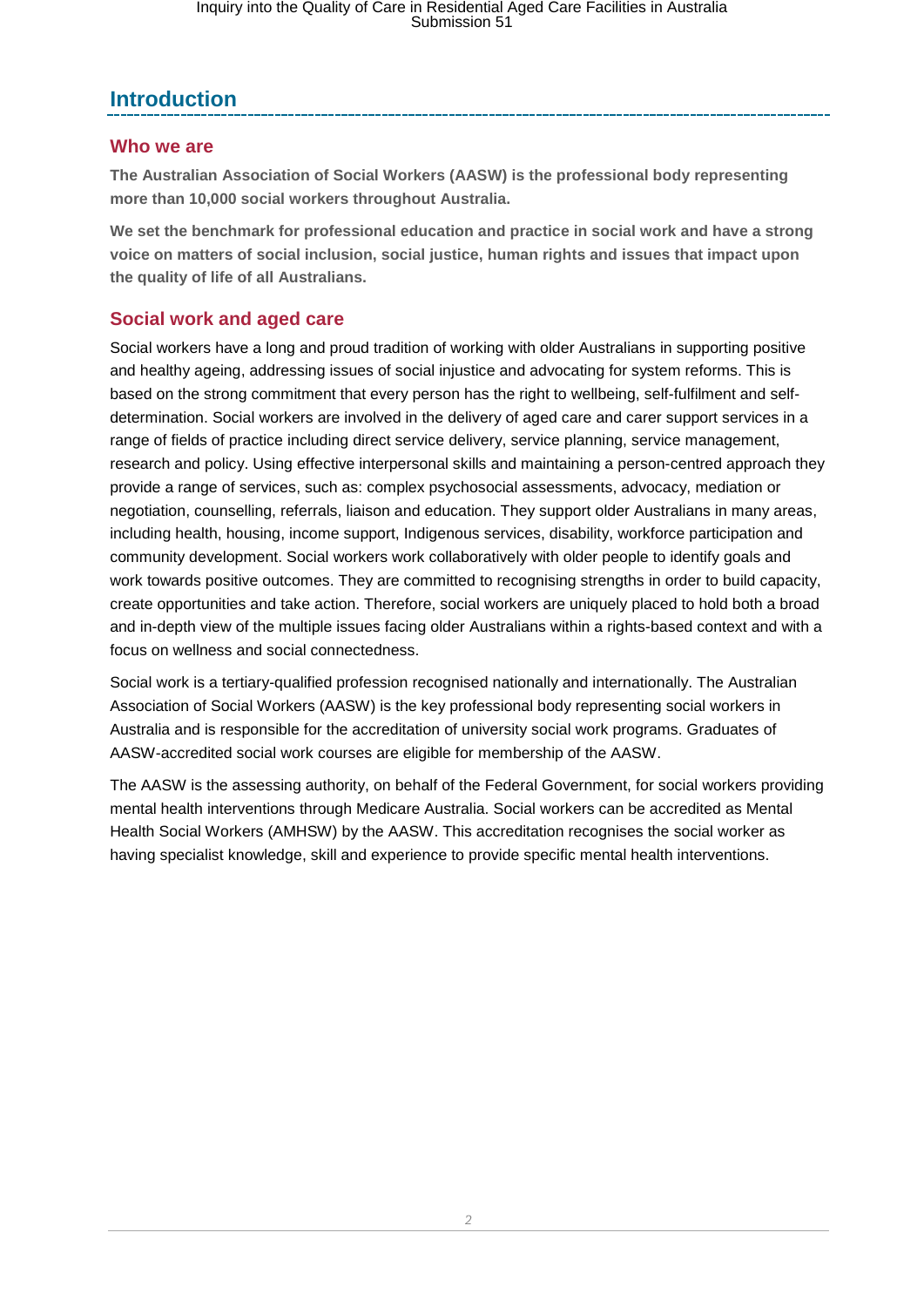#### **Our submission**

Social workers are integral to services that cater for the health and wellbeing of older Australians in all settings across the aged care continuum including government, non-government organisations, hospitals, health settings, and private practice. Therefore, AASW welcomes the opportunity to contribute to the *Inquiry into the Quality of Care in Residential Aged Care Facilities in Australia*

## **Response**

- **1. The incidence of all mistreatment of residents in residential aged care facilities and associated reporting and response mechanisms, including the treatment of whistle blowers;**
	- The AASW believes that creating structures and systems that encourage transparency and quality care is of the utmost importance, including creating policies that encourage and protect whistle blowers. Pivotal to all of this is creating cultures where the older person themselves feel comfortable voicing or requesting better quality of care and not, as many do, feeling too fearful to take this step.
	- Better understanding of elder abuse is central to any discussion about the mistreatment of residents in residential aged care facilities and associated reporting and response mechanisms. Elder abuse is a complex issue and the aged care system requires policies that have a much greater appreciation of the complex dynamics and circumstances that contribute to its existence. As with child abuse and family violence, elder abuse is primarily about power and control and it needs to be acknowledged that it can be perpetrated within quite different types of 'relationships of trust', including family members or friends, paid service providers/care workers or by strangers who ingratiate themselves with an older person for opportunistic abuse. Furthermore, elder abuse is not just about an individual's actions but also includes institutional abuse and societal discrimination.
	- People over 65 years old are the most rapidly growing age group in Australia and the wealthiest cohort, increasing their risk of being targeted for abuse. Financial abuse is one of the more common forms of elder abuse, perpetrated predominantly by the older person's adult children and grandchildren. This manifestation of elder abuse can sometimes be the hardest for services to determine and therefore must be a core element when defining it.
	- There are longstanding and well-known problems relating to the sourcing of evidence regarding elder abuse. Data regarding the prevalence is limited and compromised by lack of agreement on data, terminology and definitions. Our members have reported that when investigating and delivering direct responses to alleged abuse, workers and victims are often reluctant to name 'abuse' in any formal data collection, unless there is undeniable proof. This reluctance to tick a box on a client record identifying the type of abuse or relationship to the abuser inevitably leads to under-reporting, especially for the more subtle forms of abuse.
	- Furthermore, there is a distinct lack of protocol for identifying and responding to elder abuse particularly in regard to the paid sector. While the mandatory reporting requirements for Commonwealth-funded aged care services have their benefits, this only addresses allegations of serious physical or sexual assault. There are no mandatory requirements regarding allegations of neglect, institutional abuse, or psychological abuse. The Commonwealth will investigate if a facility has breached its responsibilities under the Aged Care Act; however there is often an insufficient response to provide immediate protection for the alleged victim.
	- The AASW supports the recommendations prepared by Aged Rights Advocacy Service<sup>[1](#page-2-0)</sup> in South Australia in relation to elder abuse, which highlighted the following:

<span id="page-2-0"></span> <sup>1</sup> http://www.sa.agedrights.asn.au/files/488\_aras\_media\_release\_26\_july\_2016.pdf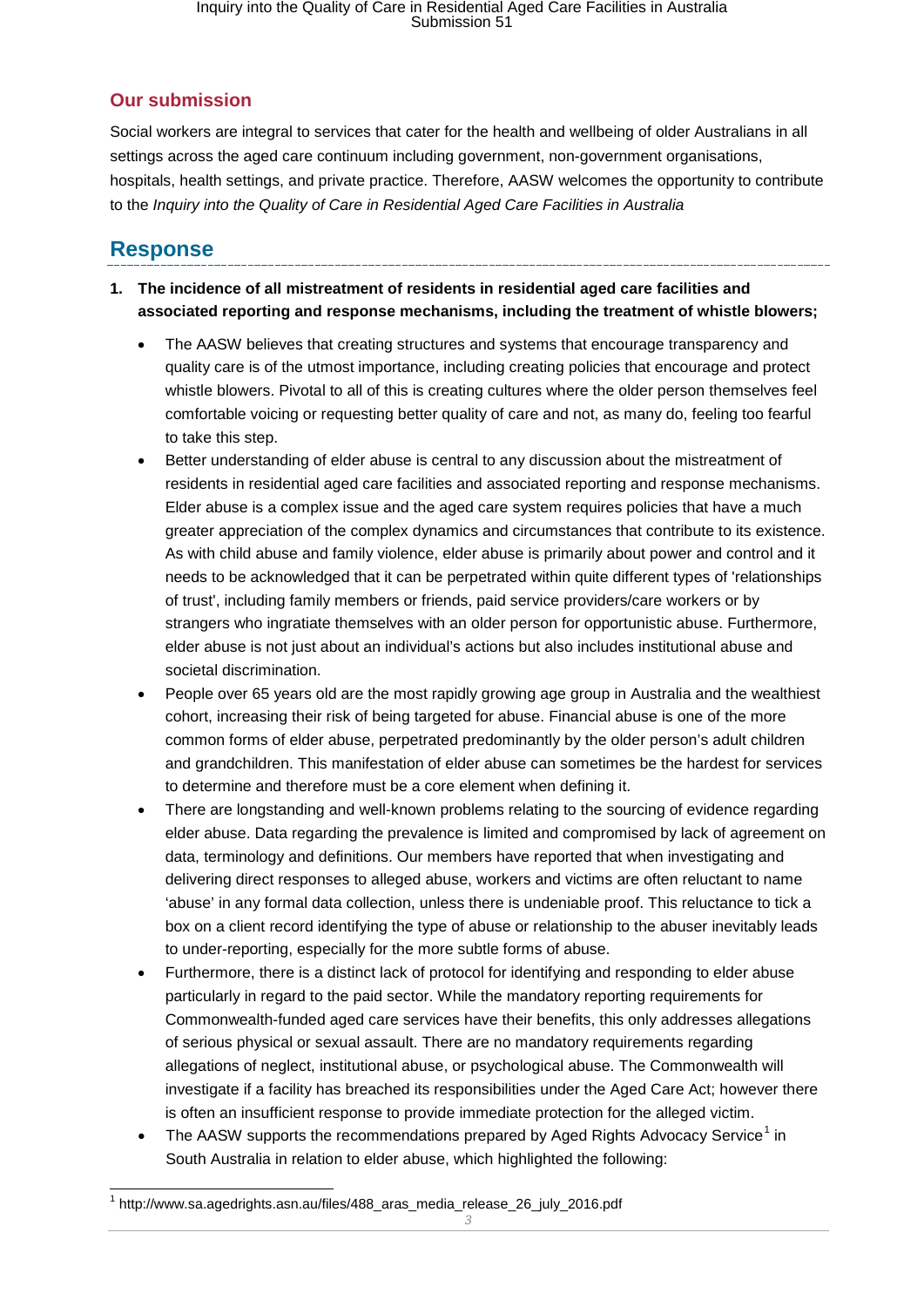- o The right to choose to have a safety camera in place. This should always be with the consent of the older person or their representative.
- o The need for mandatory elder abuse recognition training for all staff in residential aged care facilities.
- o Education of residential aged care facilities managers on how to respond to complaints or concerns raised by staff.
- We also strongly support training of all staff to ensure caring and respectful treatment of older people in aged care facilities, as well as about elder abuse. Procedures should support reporting of all forms of elder abuse from anyone having contact with the older person, effective response strategies including unannounced external visits and staff support and performance measures.

**Recommendation 1:** The AASW recommends a significant review of residential aged care reporting and response mechanisms to better assess for elder abuse.

#### **2. The effectiveness of the Australian Aged Care Quality Agency, the Aged Care Complaints Commission, and the Charter of Care Recipients' Rights and Responsibilities in ensuring adequate consumer protection in residential aged care;**

- The Australian Aged Care Quality Agency, the Aged Care Complaints Commission, and the Charter of Care Recipients' Rights and Responsibilities are an important part of the system and are in need of further development in order to protect vulnerable older people in aged care facilities.
- For example, our members have reported that even though the Charter of Care Recipients' Rights and Responsibilities is posted in every aged care facility, they are usually in small print, thus making it difficult for some residents to read. They also are only available in certain languages other than English and are therefore not an accessible resource to older people and their families from culturally and linguistically diverse (CALD) backgrounds. This is symptomatic of a range of issues in relation to making sure older people and families know their rights. In this case our members suggest that the Charter should be made more easily accessible to families, those with functional impairments and those from a non-English speaking background. This document is a good way to understand what the rights of older people are in aged care facilities and what the responsibilities of aged care facilities are to older people. Unfortunately, they provide little information on what to do if these rights are not respected or followed through. This must be made clear in the document and would be a small but significant step.
- A limitation of the Aged Care Complaints Commission is that they are not able to intervene unless the older person has given consent for the report to occur. Many older people may not be able to give this consent, or may not want to due to their misunderstandings regarding confidentiality. This is especially relevant in CALD communities where if other members of the community find out about the abuse, the victim may be put into further harm and social exclusion. The Aged Care Complaints Commission needs to review its processes and procedures in relation to situations where receiving consent from the older person is not possible.
- Aged Care Complaints mechanisms should focus more on the patient and the concerns for their wellbeing, and less on the facility as a whole and whether they have breached their provider responsibilities under the Aged Care Act. This needs to include unannounced external visits, talking to individual residents and family as nominated by the auditors.
- The complaints system is onerous and can be challenging for an older person to initiate and maintain a complaint against a provider in whose residential care they are living. An aged care facility is an elderly person's home, where they have established friendships and senses of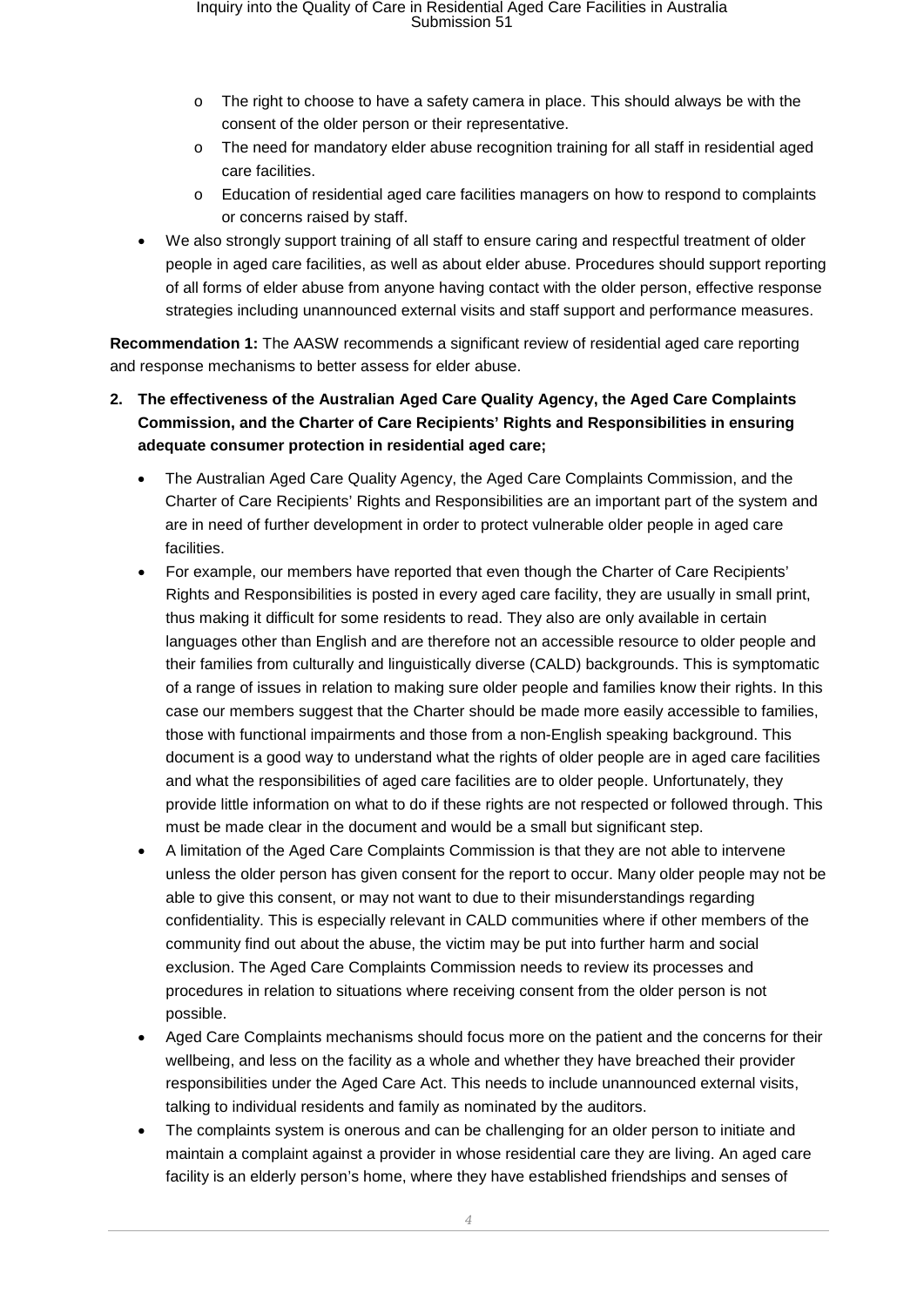security that contribute to their sense of self, the protection of that person's residency, as a priority, must be reinforced while a complaint is processed.

**Recommendation:** The Aged Care Complaints Commission needs to review its processes and procedures in relation to accessibility of key information and situations where receiving consent from the older person is not possible.

- **3. The adequacy of consumer protection arrangements for aged care residents who do not have family, friends or other representatives to help them exercise choice and their rights in care.**
	- One approach to ensuring that older people are better able to exercise choice and control is by having accredited social workers employed in all aged care facilities. A social worker's role is to ensure that in striving towards improved health and wellbeing outcomes of older people, useful and appropriate support systems are in place, engaged and utilised to their full extent. This includes assisting older people to make significant life decisions based on the best aged-carerelated information and resources available. Social workers collaborate with the older person to ensure person-centred health and wellbeing outcomes are achieved by engaging with appropriate support systems (formal and informal), and evaluating their effectiveness.
	- Social workers have a unique appreciation of the importance of social support systems, and the isolation experienced by many older persons. In their commitment to human rights and social justice, social workers advocate for the rights of older people against the discrimination, reduced opportunities and abuse they can experience. At the broadest level, social workers hold the view, that as a life stage older age should provide people with the opportunities to live healthy, positive and productive lives. Connection to, and participation in, the wider community is a vital part of this process.
	- Utilising professionals who have the skills and expertise needed to work with individuals from varying and diverse groups, cultures and backgrounds in an important part of an effective consumer protection system. Social workers have an understanding and knowledge of cultural diversity in order to work in a culturally responsive and inclusive way. This includes understanding how health, ageing and disability, for example, are conceptualised in the person's culture of origin. Including developing culturally appropriate ways in which the person can be effectively assisted in exercising their rights.
	- Embedding social work systematically into the aged care system, will greatly assist the sector in its capacity to achieve its objective of equitable access for older Australians.

**Recommendation 3:** Improved integration of social work services in aged care facilities to support older persons exercise choice and their rights in care.

Submitted for and on behalf of the Australian Association of Social Workers Ltd